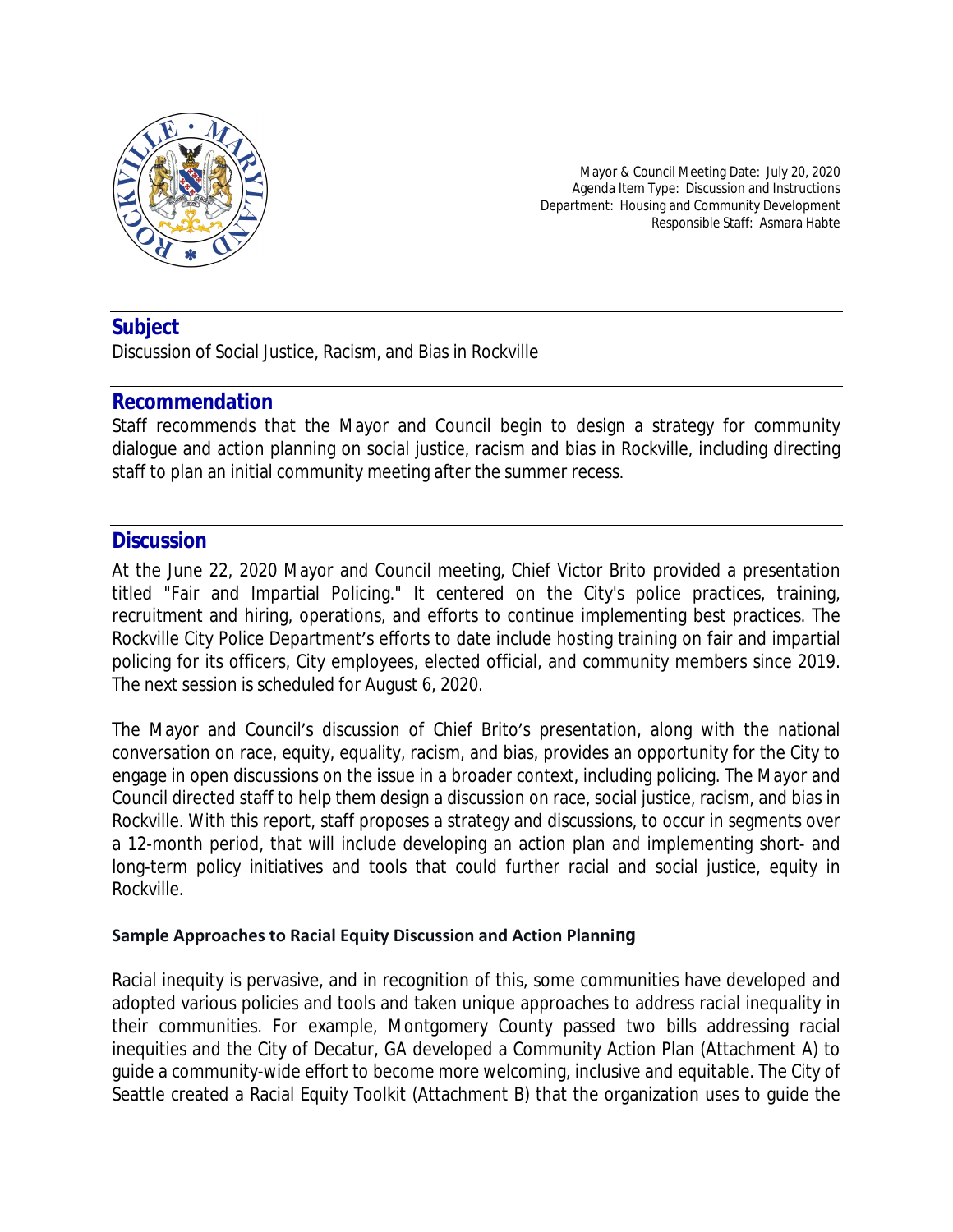development, implementation and evaluation of polices, initiatives, programs, and budget issues to address the impact on racial equity. Below is a summary of the Montgomery County, Decatur, and Seattle examples.

### Montgomery County

In 2018, Montgomery County adopted a resolution<sup>1</sup> to develop an equity policy framework in County Government. The policy framework was followed by developing a Community Engagement Toolkit titled "Racial Equity and Social Justice." This toolkit was designed over 18 months, with input from the community, and offered guidance on starting a community dialogue on racial equity and social justice. The County also passed a law<sup>2</sup> that created the Office of Racial and Social Justice and the following directives:

- 1. Establish a racial equity and social justice program;
- 2. Remove the Chief Equity Officer position in the Office of the Executive as a non-merit position<sup>3</sup> ;
- 3. Require the Executive to adopt a racial equity and social justice action plan for the County;
- 4. Require each Department and Office to develop a racial equity and social justice action plan;
- 5. Require the Director of the Office of Legislative Oversight to submit a racial equity and social justice impact statement to the Council for each Bill;
- 6. Require the Executive to explain how each management initiative or program in the recommended budget would promote racial equity and social justice;
- 7. Establish a Racial Equity and Social Justice Advisory Committee and set forth the composition, compensation, and duties of the Committee;
- 8. Require the Planning Board to consider racial equity and social justice impact when preparing a Master Plan; and
- 9. Generally, amend the law governing racial equity and social justice.

### Decatur, GA

Born out of its ten-year plan, 2010 Strategic Plan, the City of Decatur adopted a Community Action Plan in 2015. The plan presents a comprehensive strategy that seeks to "…collaboratively identify specific actions for individuals, organizations, and local government to undertake together and independently. It would also encourage and empower individuals and communitybased organizations to take a lead role in making Decatur a more welcoming, inclusive, and equitable place to live, work, and visit."

<sup>1</sup> Montgomery County Resolution 18-1095.

<sup>2</sup> Montgomery County Bill 27-19.

 $^3$  Removing this position from the Office of the Executive as a non-merit position and creating the Office of Racial Justice.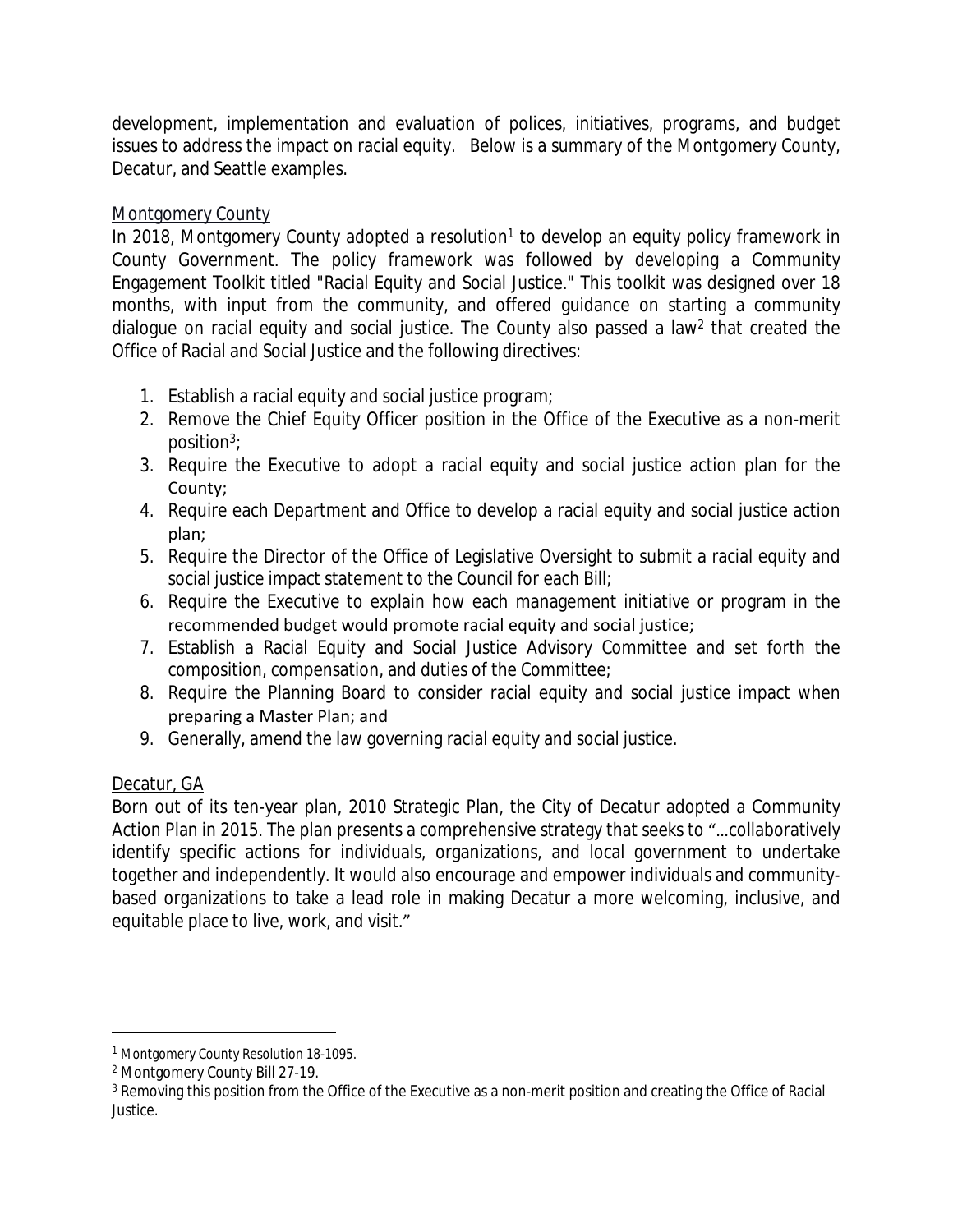The plan includes six focus areas and the actions that could be taken by individuals, organizations, and local governments to address racial inequity under each of the focus areas. The focus areas include:

- 1. Support community participation and engagement among all members of the city's population;
- 2. Prioritize racially-just community policing by improving relationships between community members and law enforcement and ensuring all community members are treated in a just way with equity and respect;
- 3. Ensure the availability of diverse and affordable housing in order to prevent the displacement of existing residents and provide for a variety of housing types and prices;
- 4. Cultivate a welcoming and inclusive retail environment for serving a diverse clientele;
- 5. Maximize the use of public spaces for the enrichment and well-being of all Decatur residents, workers, and visitors; and
- 6. Facilitate low-cost transportation options for people of all ages and abilities.

### **Seattle**

The City of Seattle has taken the approach of addressing racial inequity be seeking to eliminate individual racism, institutional racism and structural racism. The city developed The Racial Equity Toolkit, which lays out a process and provides a set of questions to guide the development, implementation and evaluation of policies, initiatives, programs, and budget issues to address the impacts of racial equity. A copy of Seattle's Toolkit is can be found in Attachment B.

# **Proposed Strategy for Rockville**

### Short Term Action Items

Some of the feedback and input that the Mayor and Council could consider for potential implementation in the near term, include:

- 1. Designation of Juneteenth as a City holiday and day of reflection (scheduled for Mayor and Council discussion this evening);
- 2. Establish a Police Advisory Commission (scheduled for Mayor and Council discussion on September 14, 2020);
- 3. Examine City hiring strategies to support increased diversity in the workforce (scheduled for Mayor and Council discussion on September 14, 2020);
- 4. Gather and report data from RCPD and other departments that inform the Mayor and Council about injustice, racism, and bias, and track the effectiveness of efforts to address identified needs; and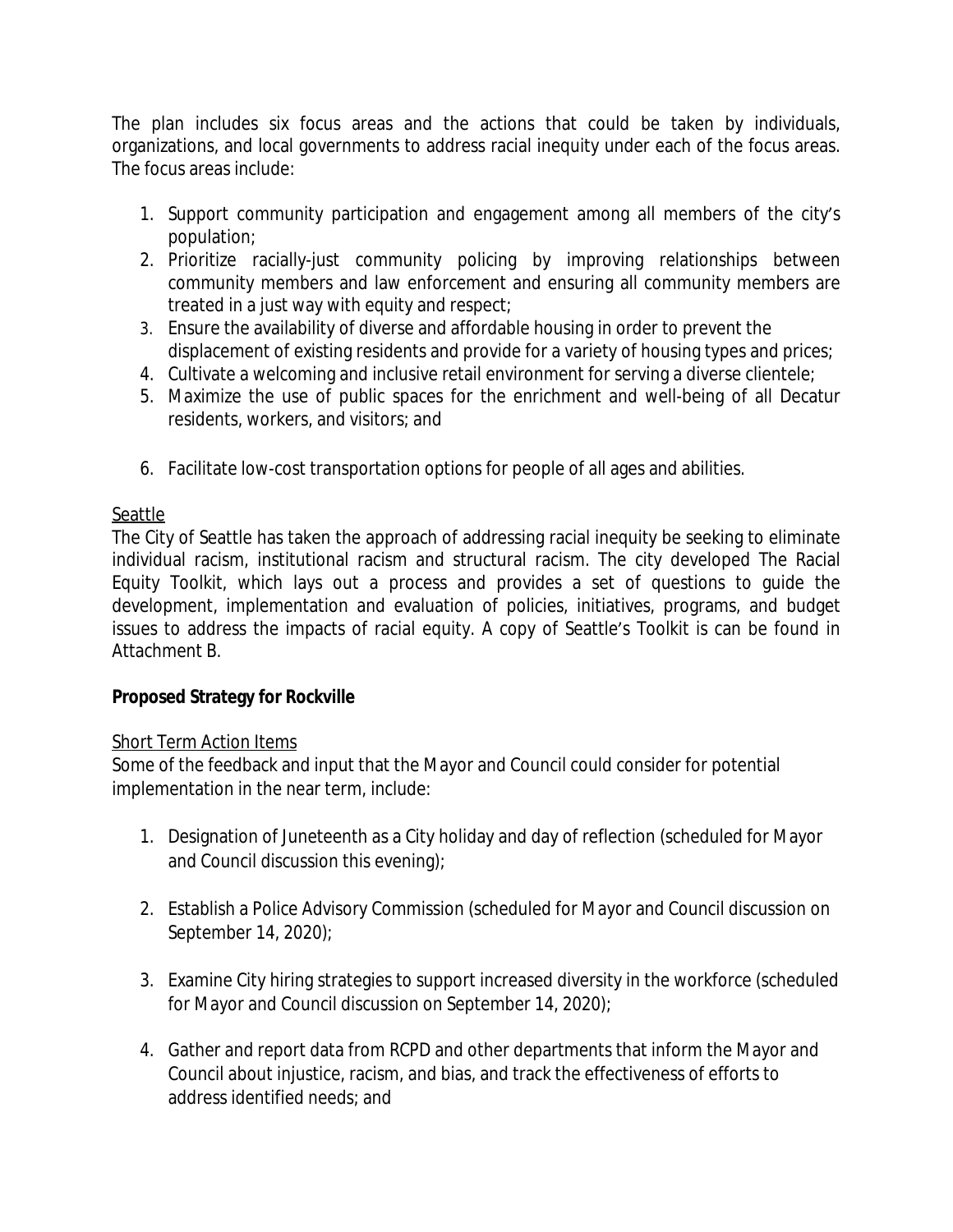5. Restructure the purpose, goals, and role of the Human Rights Commission to increase awareness and help advise on matters of social justice, racism and bias.

### Longer-Term Strategy and Preliminary Action Items

Continued community dialogue can lead to a baseline and a more in-depth understanding of racial equity. An ongoing community dialogue could be a core component of the Mayor and Council's strategy to address injustice, racism and bias in the City. The initial dialogue could be scheduled in the fall to hear from the community, share experiences, connect with each other and identify focus areas. Follow-up community gatherings could be used to get feedback on proposed action items and report on accomplishments. Community members could also be involved in work groups that implement action items adopted by the Mayor and Council.

Other aspects of a strategy that the Mayor and Council could consider include:

- a. Naming the initiative to facilitate promotions and conversations,
- b. Establishing a purpose statement as a foundation on which to build the initiative and serve as a guidepost during implementation,
- c. Selecting priority action items based on the community conversation,
- d. Developing implementation plans for the action items,
- e. Receiving written and verbal updates on the implementation plans,
- f. Holding additional community dialogues for receive feedback, share updates and identify additional action items.

The Mayor and Council have received preliminary input from representatives of the City's Human Rights Commission (HRC) and the Human Services Advisory Commission (HSAC), who have both provided short- and long-term action items towards recognizing and addressing racial inequity. Through the Mayor and Council Community Forum and written correspondence, the public has provided input and shared its ideas for creating a better Rockville. Members of the Mayor and Council also provided staff a list of action items to explore for potential implementation.

A compilation of the suggestions shared to date is provided in Attachment C. These preliminary action items can serve as the basis for in-depth discussion towards the development of an action plan to establish policies and initiatives to address inequities, racism, and bias in the City in the short term and long term. City staff has organized and summarized the suggested action items into the following four topic areas:

- 1. Support community participation and engagement among all members of the City's population;
- 2. Ensure the availability of diverse and affordable housing and provide for a variety of housing types and price points, and with access to amenities—retail, transportation, complete sidewalks, and parks;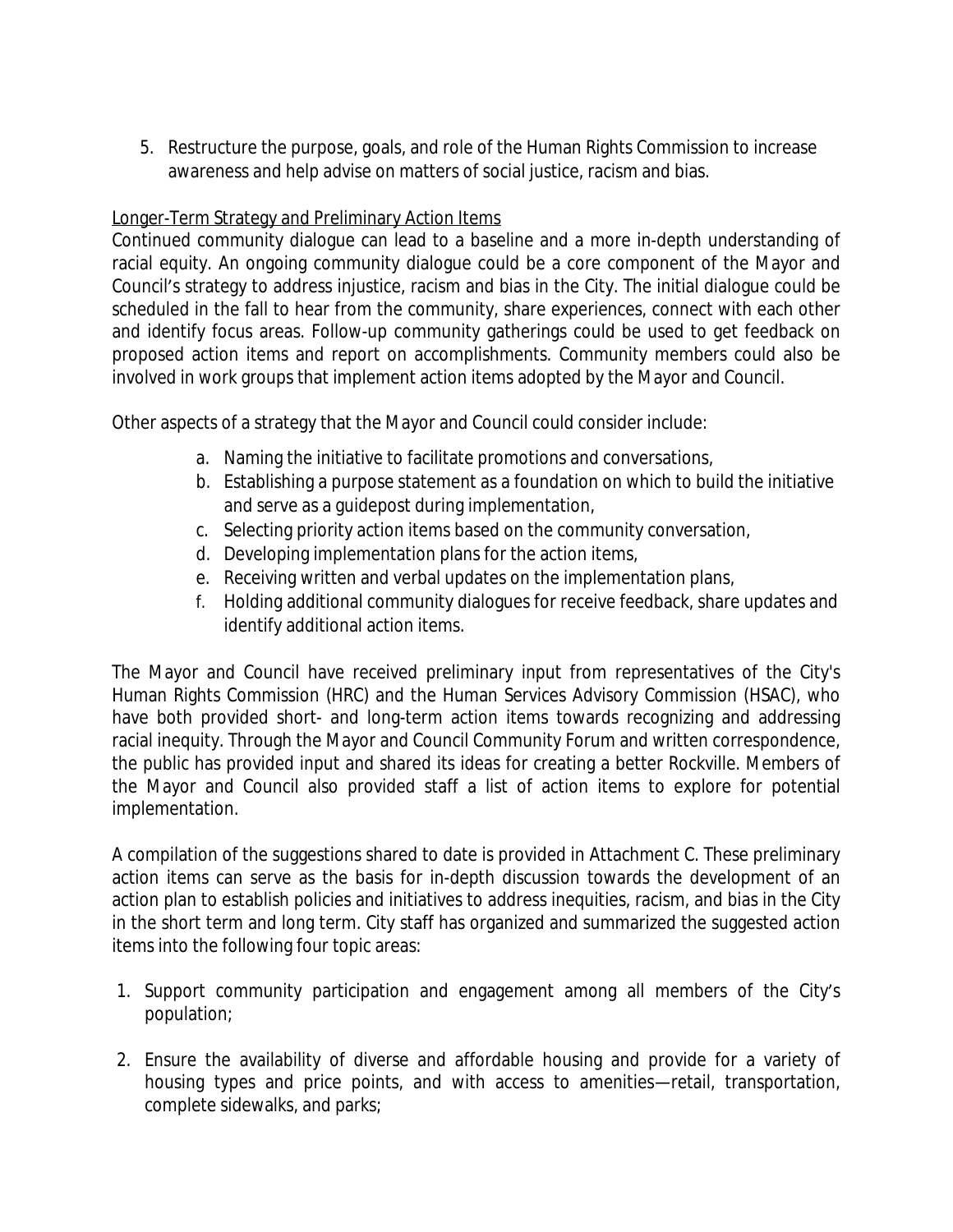- 3. Continue to build on the City's best practices in policing for racially just policing by building relationships between community members and law enforcement and ensuring all community members are treated with equity and respect; and
- 4. Promote diversity in City staffing and Boards and Commissions membership.

#### **Proposed Timeline**

The City recognizes that addressing racial inequity requires a comprehensive approach in terms of timing and strategies. As an initial step, City staff hosted a meeting with representatives of the City's Human Rights Commission (HRC) and the Human Services Advisory Commission (HSAC) to solicit members' thoughts on the agenda item. The Commissions provided insightful issues to consider and action items, which are captured in the list in Attachment C. Staff across all of the City's departments will also have valuable input about how operations citywide can be enhanced and adjusted to support the Mayor and Council's goals around racial inequity.

Staff recommends that the Mayor and Council consider the following potential timeline to begin a meaningful and comprehensive discussion and approach to addressing racial inequity towards the implementation of short and long- term policies and tools.

**July 20, 2020**—Present a summary of preliminary action items to Mayor and Council for discussion. Mayor and Council provide input on a strategy for the initiative, the first community conversation, and short-term action items.

**August/September 2020**—Staff work with Mayor and Council to plan the first community forum; begin developing a longer term strategy based on Mayor and Council's July 20 feedback; begin implementing any initial shorter term action items directed on July 20; and begin gathering data to support the initiative.

**October 2020**— Mayor and Council host first community forum for an open public dialogue to allow community members to share experiences and provide input for tools and policy discussion. Continue gathering data to inform and support the development of an action plan.

**November 2020 - January 2021** – Work with the Mayor and Council to adopt a strategy and to transform the community forum input and preliminary action items into a draft action plan. Continue implementing shorter term action items directed on July 20.

**February 2021** — Hold a second community forum to receive feedback on the draft action plan.

**March 2021** – Mayor and Council adopt an Action Plan and begin establishing working groups to be led by a department head or designee for each focus area/sub-area. It would include staff from various departments, Board and Commission members, and members from the